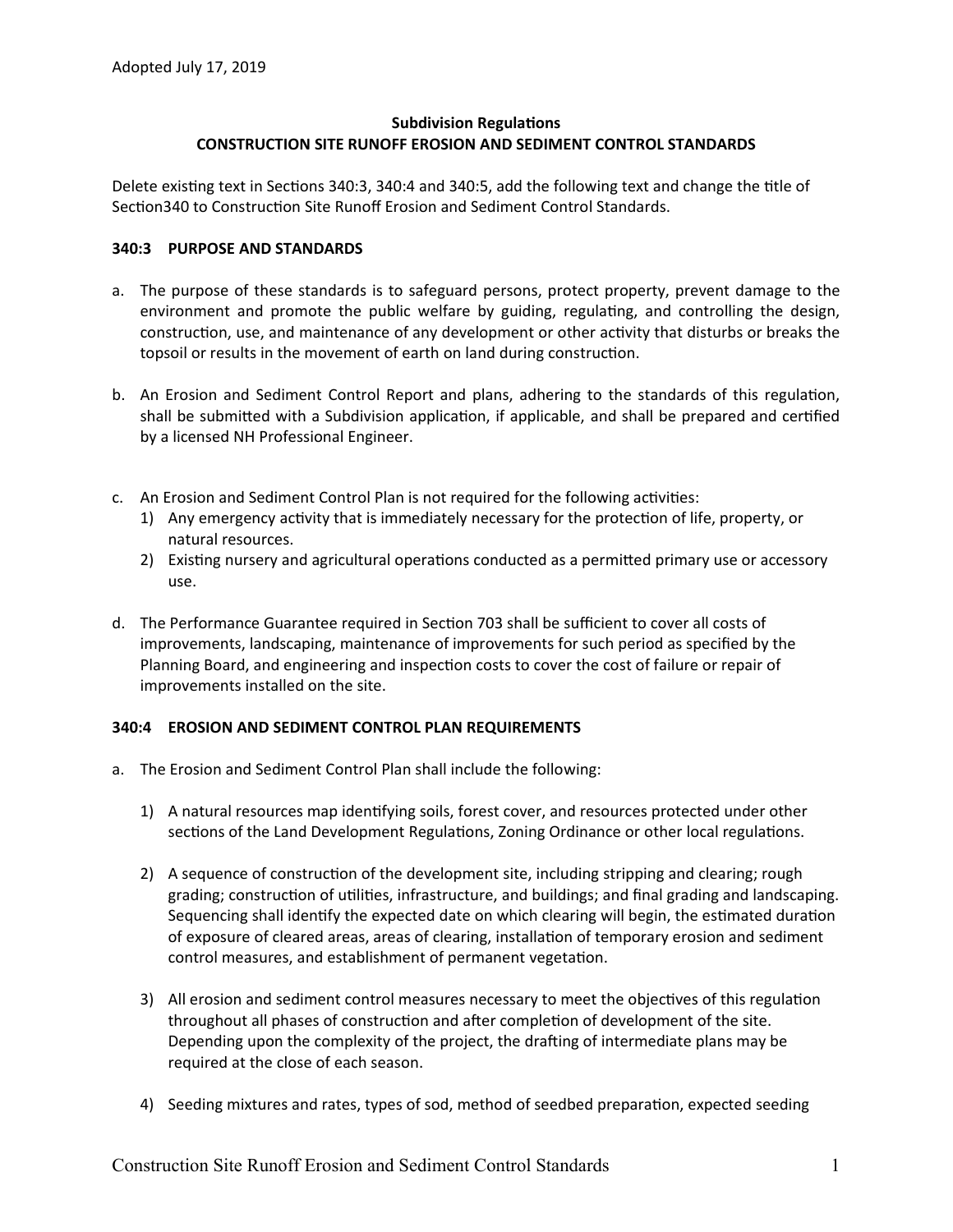dates, type and rate of lime and fertilizer application, and kind and quantity of mulching for both temporary and permanent vegetative control measures.

- 5) Provisions for maintenance of control facilities, including easements and estimates of the cost of maintenance.
- b. Modifications to the Erosion and Sediment Control plan shall be processed and approved or disapproved by the Planning Board by written authorization to the permittee as follows.
	- 1) Major amendments of the approved Erosion and Sediment Control plan.
	- 2) Field modifications of a minor nature may be approved by the Town Engineer or other municipal staff upon inspection.

#### **340:5 BEST PRACTICES FOR SUBDIVISION APPLICATIONS**

- a. All Subdivision applications must submit the following information and shall comply with the following standards.
	- 1. Apply best management practices that accommodate the increased runoff caused by changed soil and surface conditions during construction, including strong perimeter controls and soil stabilization methods. Sediment in stormwater runoff shall be contained by the use of sediment basins or other acceptable methods until the disturbed area is stabilized. Techniques that divert upland runoff away from disturbed slopes shall be used.
	- 2. Identify, locate, and show elevation, grades and/or contours at intervals of not more than two (2) feet for the existing and proposed drainage ways, drainage easements, drainage structures, and any surface water bodies.
	- 3. Identify and relatively locate and include drawings and specifications for each erosion and sediment control measure and structure proposed during construction, noting those measures that will become permanent structures retained after construction. Erosion and sediment control measures and structures shall be designed in accordance with the New Hampshire Stormwater Manual Volume 3: Erosion and Sediment Controls During Construction (NH Department of Environmental Services, December 2008, as amended) or new standards and guidance as released or adopted by the NH Department of Environmental Services.
	- 4. Include drawings, details and specifications for proposed flood hazard prevention measures and structures and for proposed temporary stormwater management facilities.
	- 5. Ensure that disturbance to or removal of vegetation, grading or other construction will be done in such a way that will minimize soil erosion. Whenever practical, natural vegetation shall be retained, protected and supplemented to function as buffers.
	- 6. Construction sites must be stabilized within five days of clearing or inactivity in construction. Temporary application of seed and/or mulch may be required by the Planning Board to protect exposed critical areas during development. Techniques shall be employed to prevent the blowing of dust or sediment from the site. In areas where final grading has not occurred,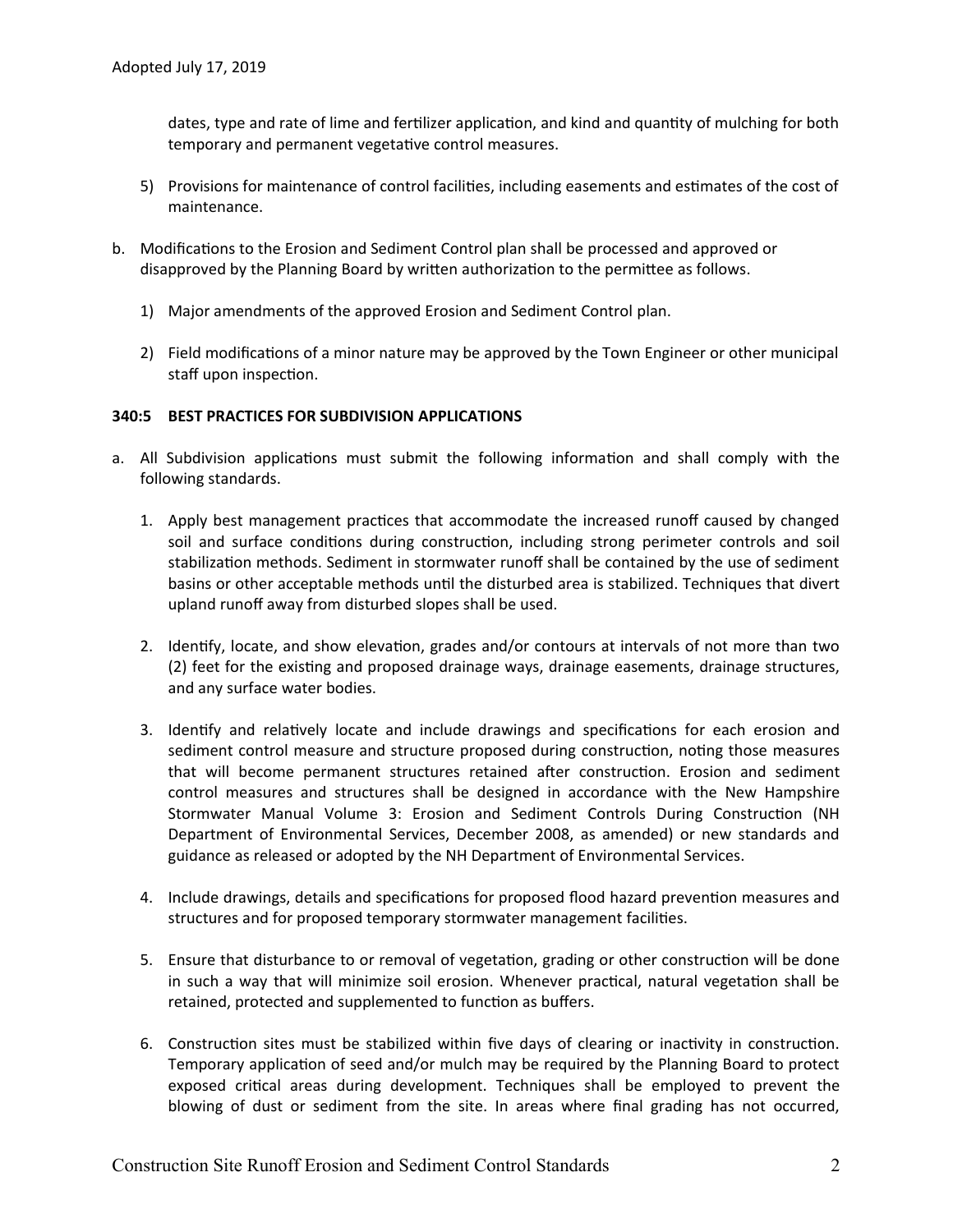temporary stabilization measures should be in place within 7 days for exposed soil areas within 100 feet of a surface water body or wetland and no more than fourteen (14) days for all other areas. Permanent stabilization should be in place no more than 3 days following the completion of final grading of exposed soil areas. At the close of the construction season, the entire site must be stabilized, using a heavy mulch layer, or another method that does not require germination to control erosion.

- 7. Waste Removal and Disposal
	- a. All waste generated on the site shall be controlled and discarded properly including but not limited to building materials, concrete and concrete washout effluent, chemicals, litter and sanitary wastes.
	- b. Waste shall not be discharged to the municipal MS4 system.

## **340:6 INSPECTION AND ENFORCEMENT**

- a. The agent designated by the Planning Board shall make inspections as described below and shall either approve that portion of the work completed or shall notify the applicant/property owner and the Planning Board when and how the construction activity(s) fails to comply with the approved erosion and sediment control plan. All plans bearing the stamp of approval of the designated agent shall be maintained at the site during construction. In order to obtain inspections, the applicant/property owner shall notify the designated agent at least one week before the following required site inspections:
	- 1. Proposed erosion and sediment control measures are located and staked on the site before the start of construction.
	- 2. Erosion and sediment control measures are in place and stabilized.
	- 3. Site clearing and preparation has been completed.
	- 4. Rough grading has been completed.
	- 5. Final grading has been completed.
	- 6. Close of the construction season.
	- 7. Final landscaping has been completed.
- b. The permittee or his/her agent shall make regular inspections of all control measures in accordance with the inspection schedule outlined on the approved Erosion and Sediment Control Plan(s). The purpose of such inspections will be to determine the overall effectiveness of the control plan and the need for additional control measures. All inspections shall be documented in written form and submitted to the agent designated by the Planning Board at the time interval specified in the approved plan.
- c. The Town or its designated agent shall enter the property of the applicant as deemed necessary to make regular inspections to ensure the validity of the reports filed under Section B.
- d. Stop-Work Order. In the event that any person holding a site development permit pursuant to this ordinance violates the terms of the permit or implements site development in such a manner as to materially adversely affect the health, welfare, or safety of persons residing or working in the neighborhood or development site so as to be materially detrimental to the public welfare or injurious to property or improvements in the neighborhood, the Town may issue a Stop-Work Order.